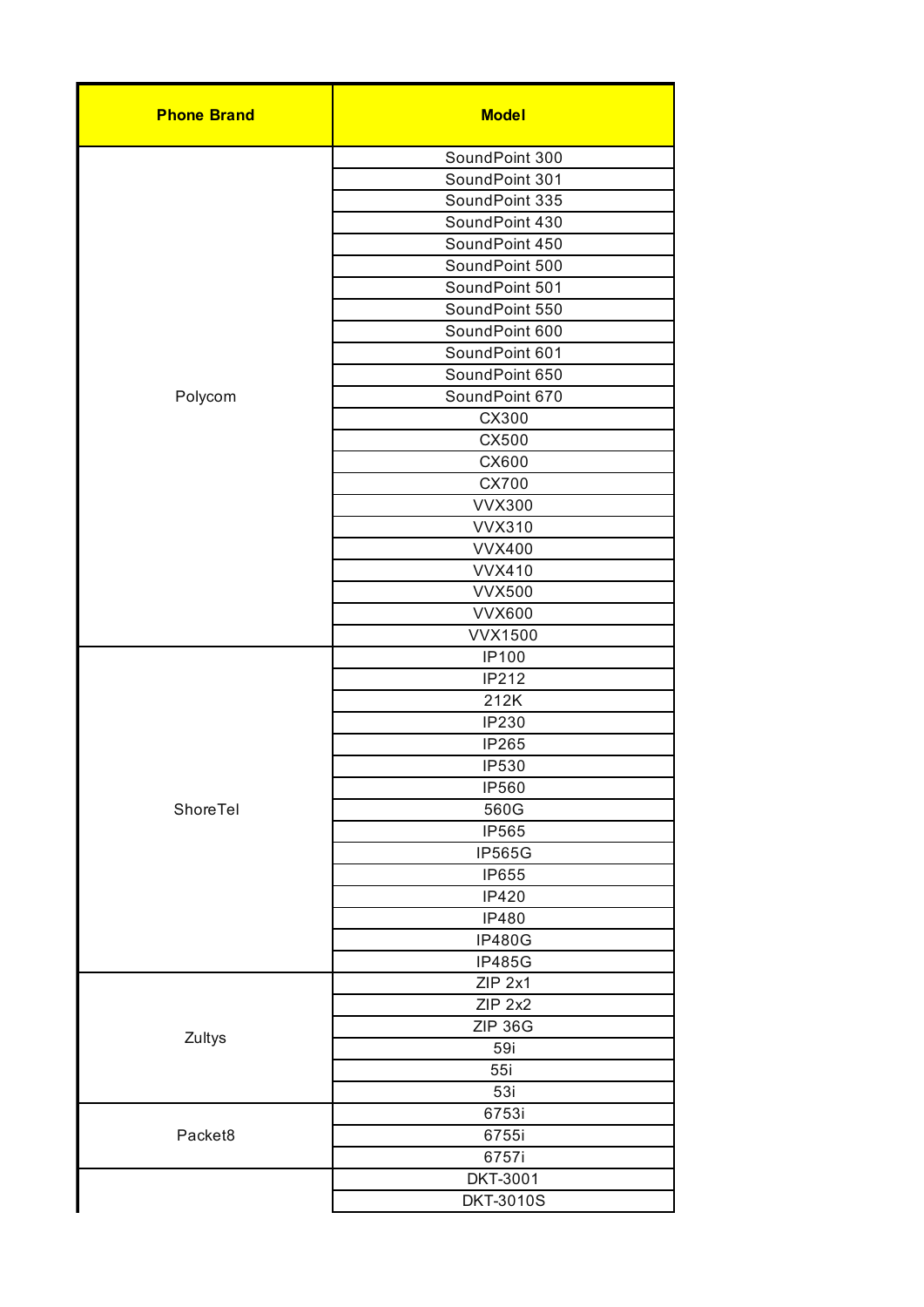|                                    | DKT-3014SDL            |
|------------------------------------|------------------------|
|                                    | <b>DKT-3020S</b>       |
|                                    | <b>DKT-3020SD</b>      |
| Toshiba                            | Strata CIX             |
|                                    | DP5022F-SD             |
|                                    | DP5023-SD              |
|                                    | DP5018-S               |
|                                    | DP5000-Series          |
|                                    | Aspire                 |
|                                    | Electra                |
|                                    | Elite                  |
|                                    | <b>IPK</b>             |
|                                    | <b>Dterm Series</b>    |
|                                    | $\mathbf{i}$           |
|                                    | <b>DSX</b>             |
|                                    | <b>DTL</b>             |
|                                    | <b>DTP</b>             |
|                                    | <b>DTR</b>             |
|                                    | <b>DTU SERIES</b>      |
|                                    | Univerge DT300         |
|                                    | DT310                  |
|                                    | DT330                  |
|                                    | DT700                  |
|                                    | DT730                  |
|                                    | DT750                  |
|                                    | Dterm Series E         |
| <b>NEC</b>                         | DTU-8                  |
|                                    | DTU-8D                 |
|                                    | Elite DTU-16-1         |
|                                    | Elite DTU-16-1D        |
|                                    | Elite DTU-32-1         |
|                                    | Elite DTU-32-1D        |
|                                    | DTP-8                  |
|                                    | DTP-8D                 |
|                                    | DTP-16                 |
|                                    | DTP-16D                |
|                                    | <b>DTP-32</b>          |
|                                    | DTP-32D                |
|                                    | DTH-8                  |
|                                    | DTH-8D                 |
|                                    | DTH-16                 |
|                                    | DTH-16D                |
|                                    | DTH-32                 |
|                                    | DTH-32D                |
|                                    | <b>IP 1120E NTYS03</b> |
|                                    | <b>IP 1140E NTYS05</b> |
|                                    | 1150E IP               |
|                                    | i2002 NTDU91           |
|                                    | i2004 NTDU92           |
| Northern Telecom (Nortel Networks) | 1210                   |
|                                    | 1220 NTYS19AA70E6      |
|                                    | 1230 NTYS20            |
|                                    |                        |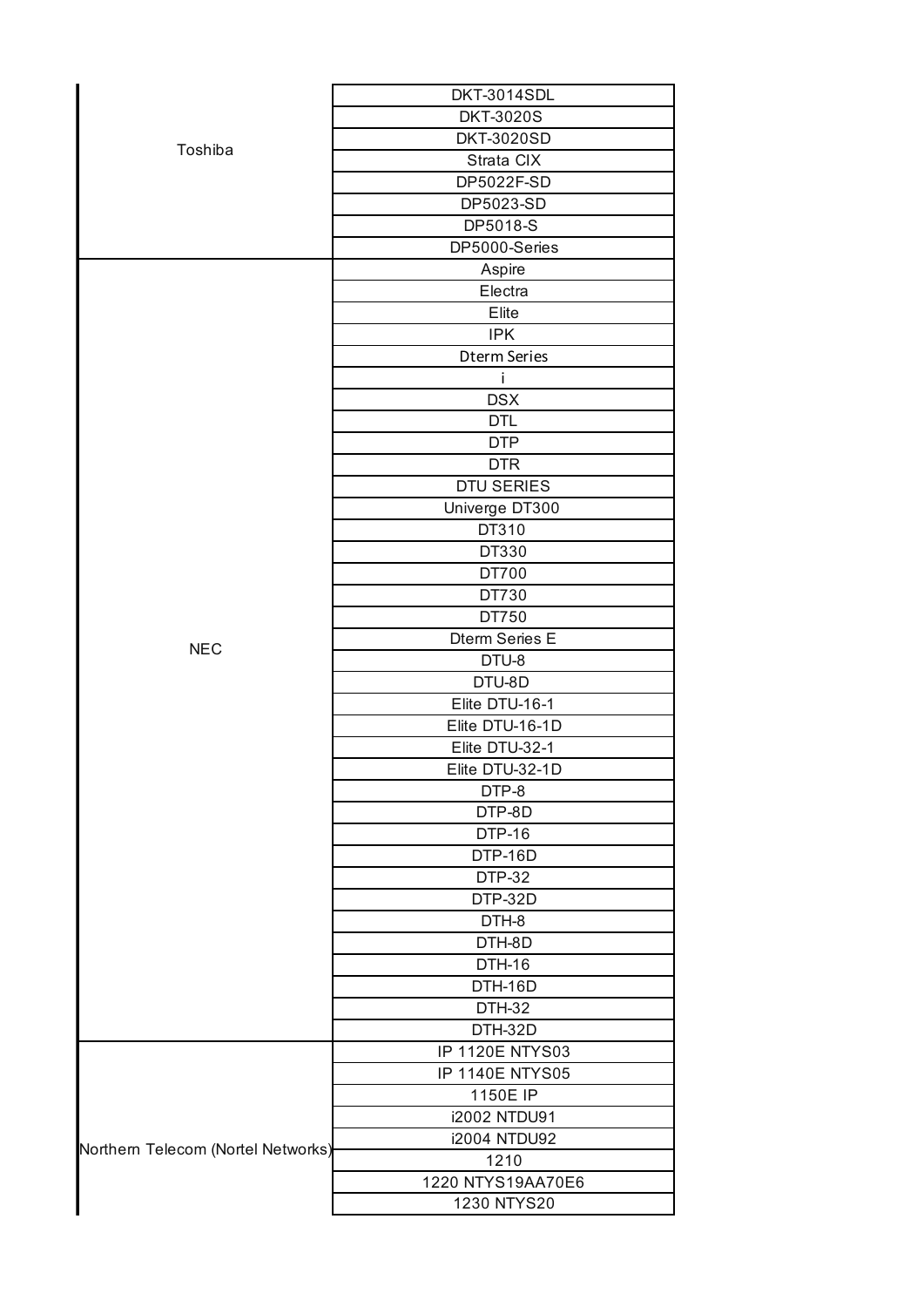|                       | 2465            |
|-----------------------|-----------------|
|                       | 2564            |
|                       | <b>ACDI</b>     |
|                       | Vista           |
|                       | Powertouch      |
|                       | 480             |
|                       | 480e            |
|                       | 480i            |
|                       | M2008           |
|                       | M2216           |
|                       | M2616           |
|                       | M3903           |
|                       | M3904           |
|                       | M3905           |
|                       | M7208           |
|                       | T7208           |
|                       | M7308           |
|                       | M7310           |
| NTZK23AA AB: (M2216): | M7316           |
|                       | T7316           |
|                       | T7316E          |
|                       |                 |
|                       | M7324<br>M7900  |
|                       |                 |
|                       | M8001           |
|                       | M8003           |
|                       | M9516           |
|                       | M9009           |
|                       | <b>NT8B20</b>   |
|                       | <b>NT8B30</b>   |
|                       | <b>NT8B40</b>   |
|                       | <b>NT8B50</b>   |
|                       | Meridian Option |
|                       | M3110           |
|                       | 3310            |
|                       | 3820            |
|                       | 6402D           |
|                       | 6408D+          |
|                       | 6416D+M         |
|                       | 6424D+M         |
|                       | 8403            |
|                       | 8410D           |
|                       | 8434DX          |
|                       | 4406D+          |
|                       | 4412D+          |
|                       | 4424D+          |
|                       | 4424LD+         |
|                       | 1120            |
|                       | 1140            |
|                       | 1165            |
|                       | 1210            |
|                       | 1220            |
|                       | 1230            |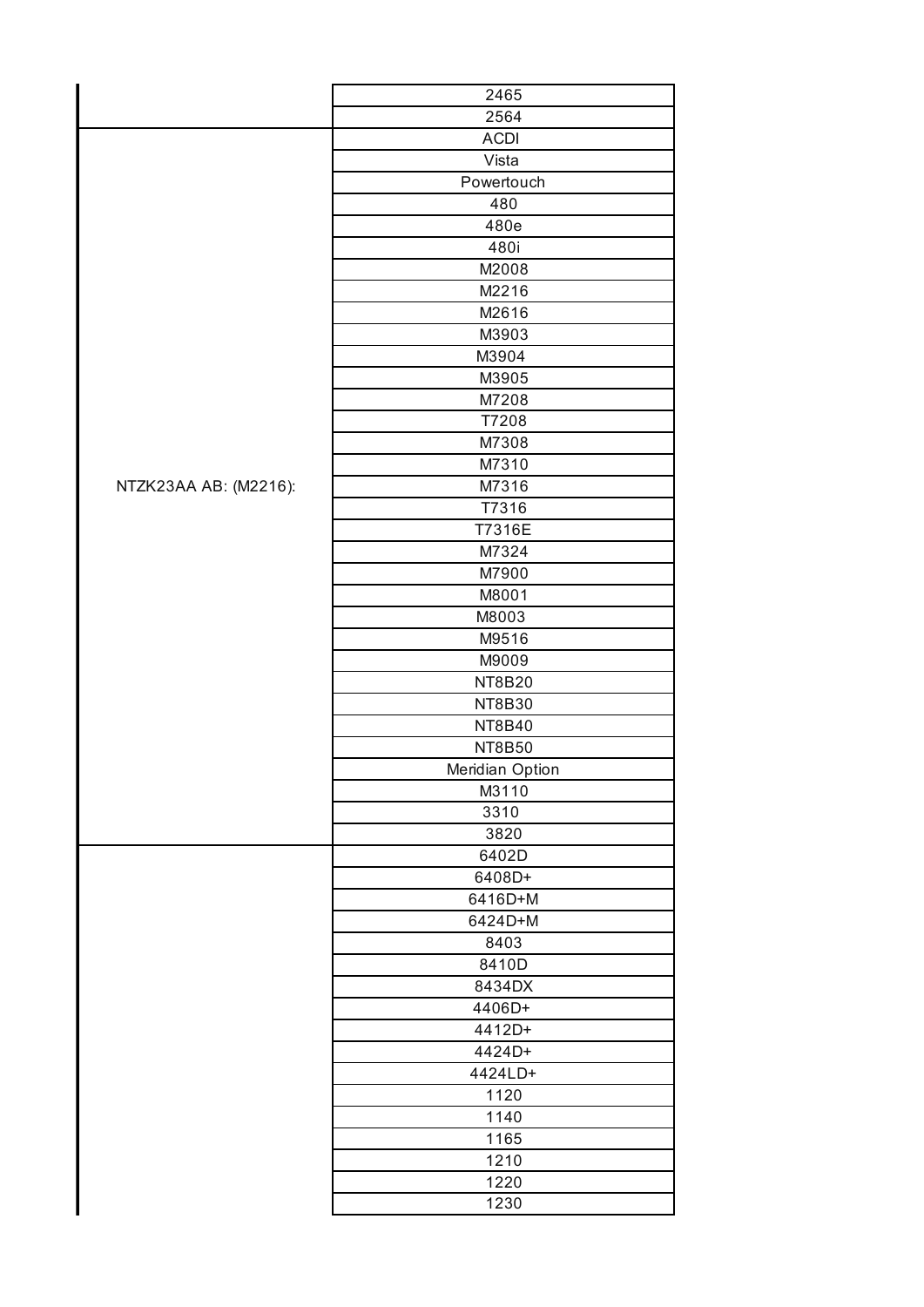|                       | 1408            |
|-----------------------|-----------------|
|                       | 1416            |
|                       | 3904            |
|                       | 3905            |
|                       | 7208            |
|                       | 7316            |
|                       | 9404            |
|                       | 9406            |
|                       | 9408            |
| <b>AVAYA / Lucent</b> | 9504            |
|                       | 9508            |
|                       | 2410            |
|                       | 2420            |
|                       | 5410            |
|                       | 5420            |
|                       | 5610            |
|                       | 5620            |
|                       | 5621            |
|                       | 5625            |
|                       | DT1             |
|                       | DT <sub>3</sub> |
|                       | DT <sub>5</sub> |
|                       | QE4610          |
|                       | 4610            |
|                       | 4610SW          |
|                       | 4612            |
|                       | 4620            |
|                       |                 |
|                       | 4620SW<br>4621  |
|                       |                 |
|                       | 4621SW          |
|                       | 4622            |
|                       | 4622SW          |
|                       | 4625            |
|                       | 4625W           |
|                       | 4630            |
|                       | 4630SW          |
|                       | 2465            |
|                       | 2564            |
|                       | 480             |
|                       | 480e            |
|                       | 480iP           |
|                       | 51i             |
|                       | 53i             |
|                       | 55i             |
|                       | 57i             |
|                       | 57iCT           |
|                       | 554             |
|                       | 564             |
|                       | 565             |
|                       | i733            |
|                       | 1120e           |
|                       | 1140e           |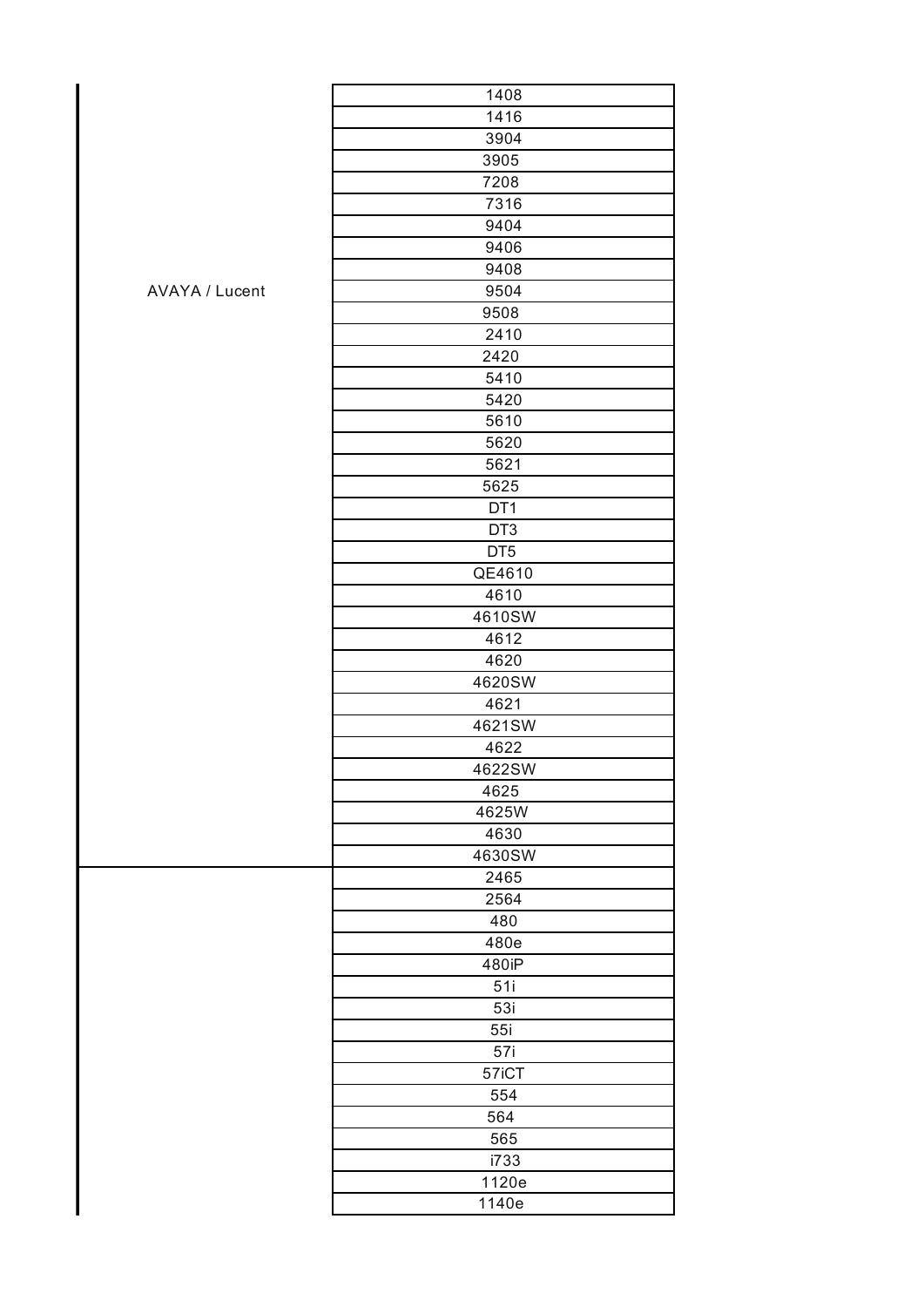| 1150e               |
|---------------------|
| $\overline{1210}$   |
| 1220                |
| 1230                |
| i2002               |
| i2004               |
| i2004 IP            |
| i2004 Phase II      |
| i2052               |
| 7406                |
| 8540                |
| 9617                |
| 6730i               |
| 6731i               |
| 6739i               |
| 6751i               |
| 6753i               |
| 6755i               |
| 6757i               |
| 6757i CT            |
| 7446i               |
| 9112i               |
| $\overline{9133}$ i |
| 9116                |
| 9143i               |
| 9480i               |
| Dialog              |
| 4222                |
| 4223                |
| 4224                |
| 4225                |
| M2216 (ACD I or II) |
| M3905               |
| M4000               |
| M4020               |
| M7208               |
| M7308               |
| M7310               |
| M7316               |
| M7324               |
| M4000               |
| M4020               |
| M5208               |
| M5209               |
| M5216               |
| M5317               |
| M7900               |
| M8001               |
| M8003               |
| M9009               |
| M9516               |
| Powertouch          |

Aastra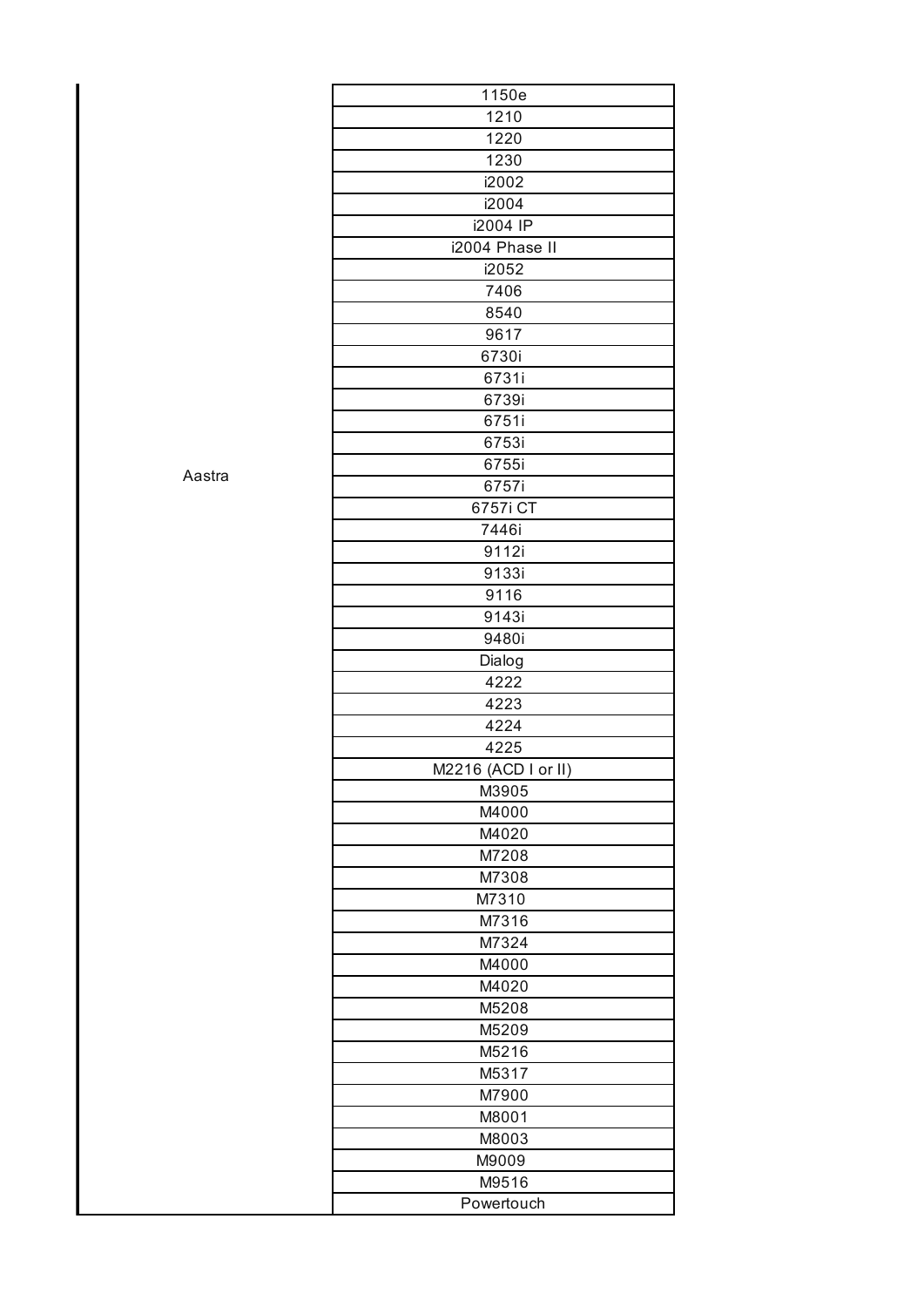| Allworx         | IP 9112    |
|-----------------|------------|
|                 | 9204       |
|                 | 9212       |
|                 | 9222       |
|                 | 9224       |
|                 | DE310      |
|                 | DE410      |
| Gigaset         | DE700IP    |
|                 | DE900IP    |
|                 | IP321      |
|                 | 331        |
| Adtran          | 430        |
|                 | 650        |
|                 | 670        |
| Alcatel-Lucent  | 4004       |
|                 | 4020       |
|                 | 4022       |
|                 | 4035       |
|                 | 4037       |
|                 | 312 series |
|                 | 612 series |
| Siemens or ROLM | 614 series |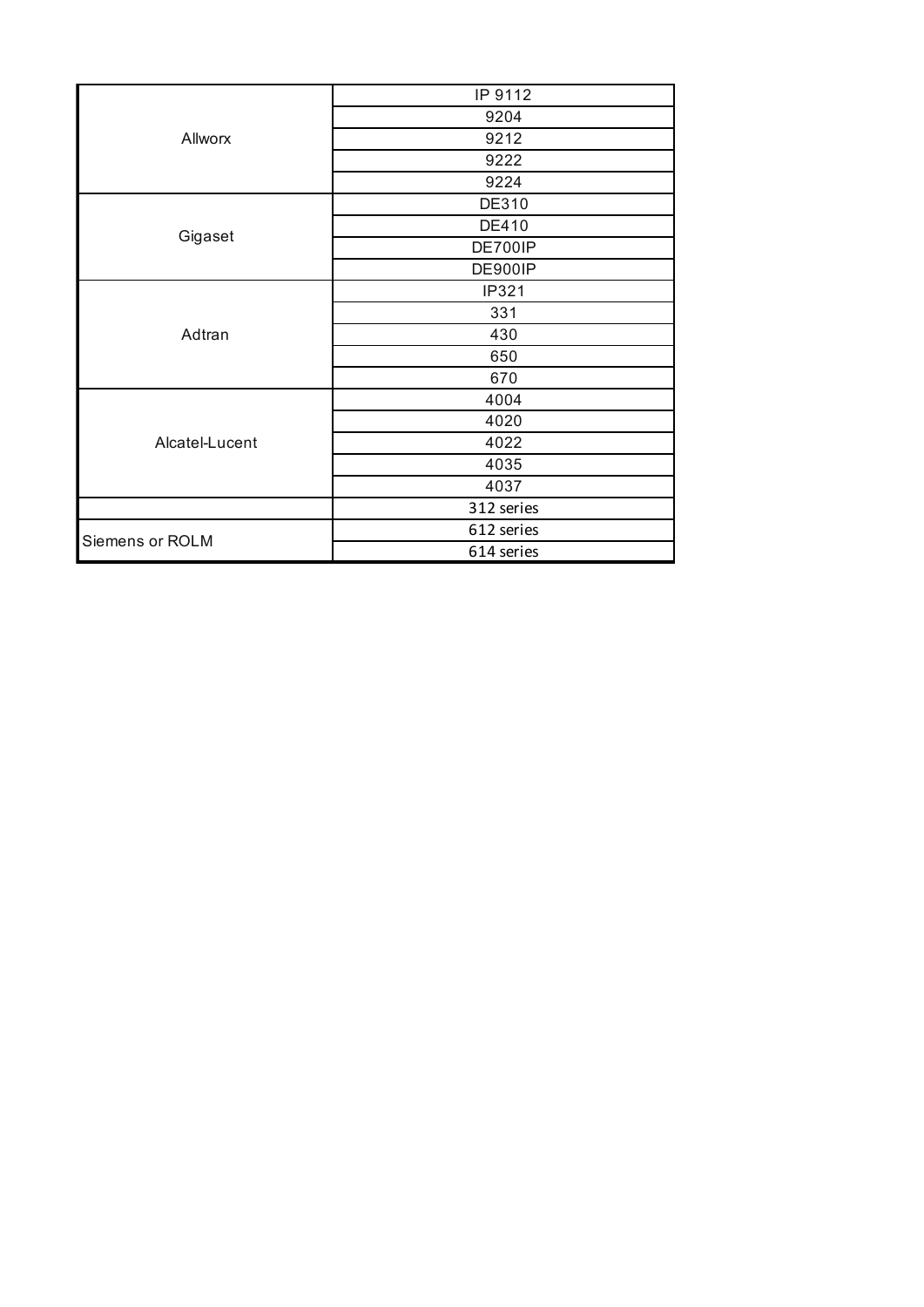| <b>ZUMRJ9M/B Compatibility</b>            |  |
|-------------------------------------------|--|
|                                           |  |
| A                                         |  |
| $\overline{\mathsf{A}}$<br>$\overline{A}$ |  |
| $\overline{A}$                            |  |
| $\overline{A}$                            |  |
| $\overline{A}$                            |  |
| $\overline{A}$                            |  |
| $\overline{A}$                            |  |
| $\overline{A}$                            |  |
| $\overline{\mathsf{A}}$                   |  |
| $\overline{\mathsf{A}}$<br>$\overline{A}$ |  |
|                                           |  |
| A                                         |  |
| $\overline{A}$                            |  |
| $\overline{A}$                            |  |
| A                                         |  |
| $\overline{A}$                            |  |
| A                                         |  |
| A                                         |  |
| A                                         |  |
| A                                         |  |
| F                                         |  |
|                                           |  |
| F                                         |  |
| F                                         |  |
| F                                         |  |
| h                                         |  |
| F                                         |  |
| F                                         |  |
|                                           |  |
| F                                         |  |
| F<br>F                                    |  |
| F                                         |  |
| F                                         |  |
|                                           |  |
|                                           |  |
| D                                         |  |
|                                           |  |
|                                           |  |
|                                           |  |
|                                           |  |
| F                                         |  |
| F                                         |  |
| F                                         |  |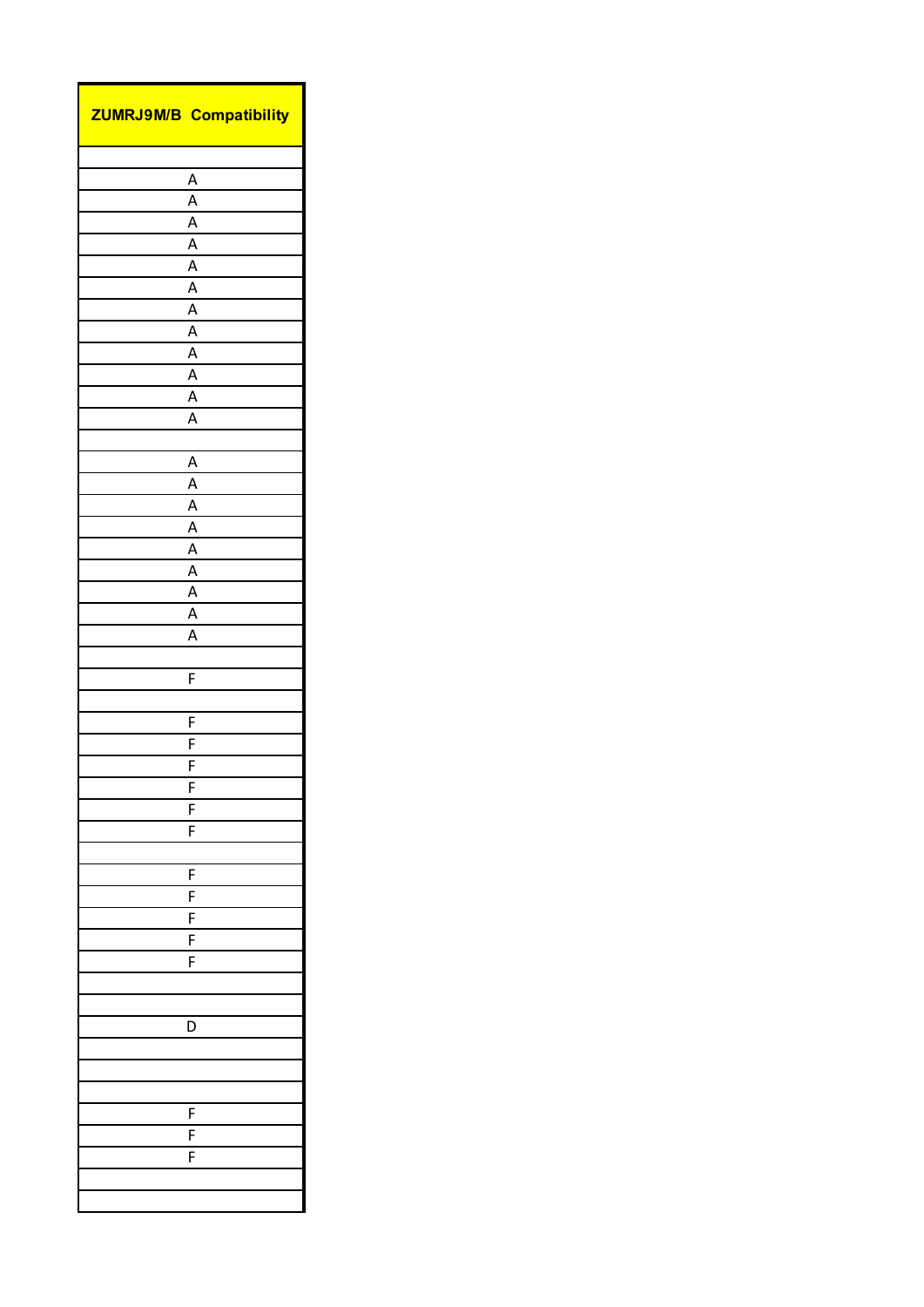| $\overline{F}$ |
|----------------|
| $rac{G}{F}$    |
|                |
|                |
| F              |
|                |
| F              |
|                |
|                |
|                |
|                |
|                |
|                |
|                |
| F              |
|                |
| $\overline{F}$ |
| $\overline{F}$ |
| F              |
|                |
| F              |
| F              |
|                |
| $\frac{F}{F}$  |
| F              |
|                |
|                |
|                |
|                |
|                |
|                |
|                |
|                |
|                |
|                |
|                |
|                |
|                |
|                |
| F              |
| F              |
|                |
| F              |
| F              |
| F              |
| F              |
| F              |
|                |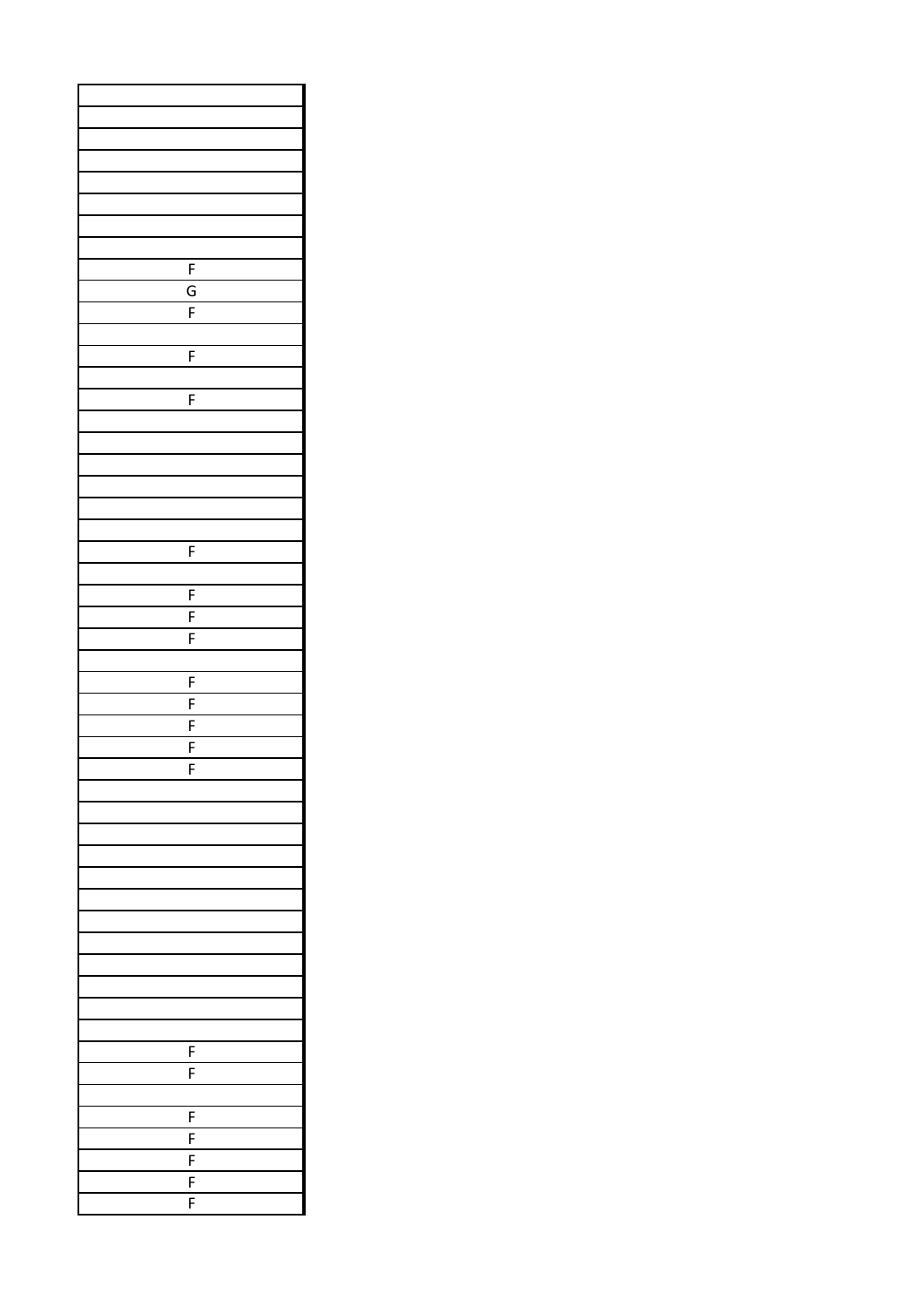| F                       |
|-------------------------|
|                         |
|                         |
|                         |
|                         |
| F                       |
| F                       |
| F                       |
| $\overline{A}$          |
| $\overline{\mathsf{A}}$ |
|                         |
|                         |
|                         |
|                         |
|                         |
| F                       |
| F                       |
|                         |
| F                       |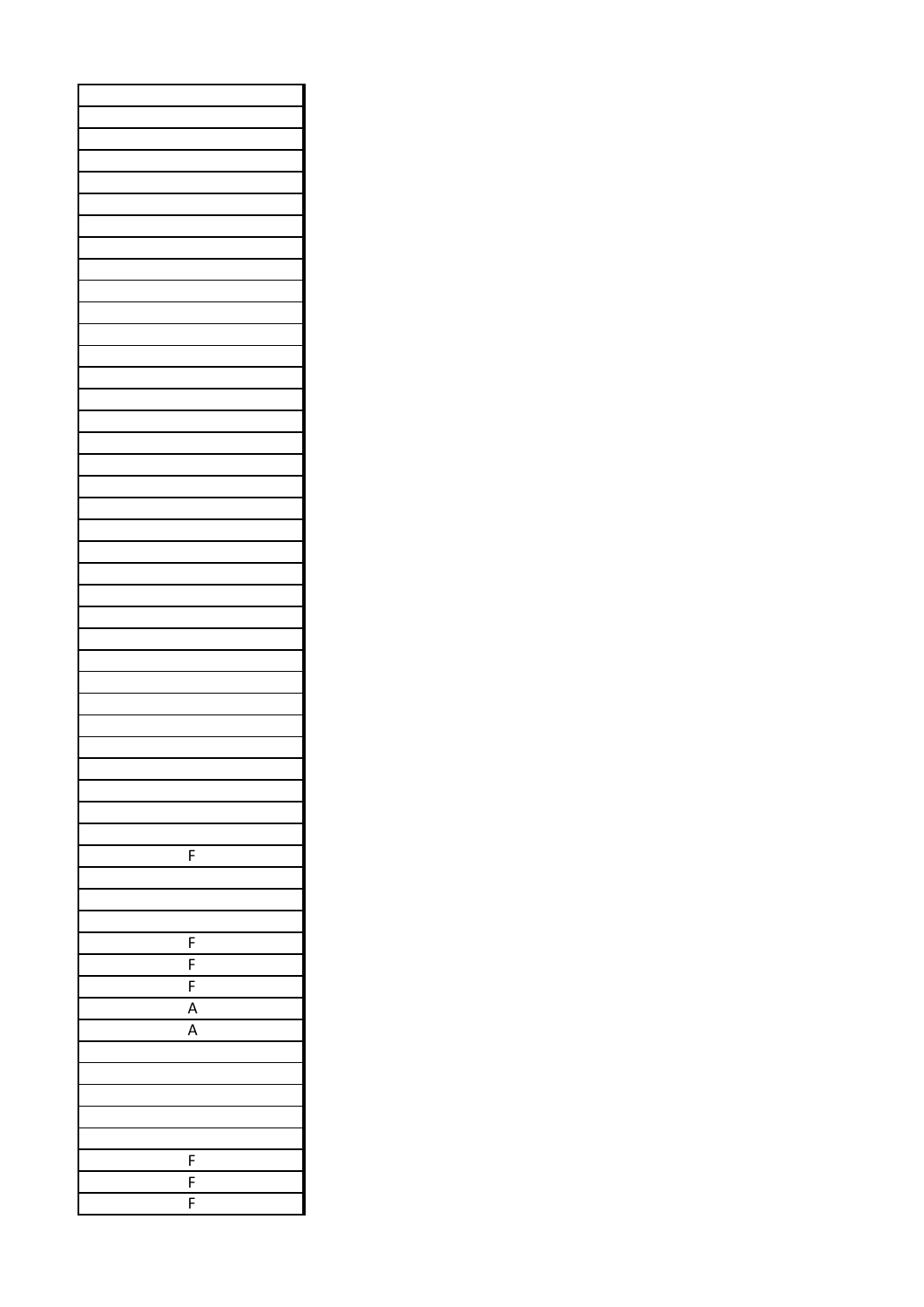| F              |
|----------------|
| F              |
|                |
|                |
|                |
|                |
|                |
| F              |
|                |
| F              |
| F              |
| F              |
|                |
|                |
|                |
|                |
|                |
|                |
|                |
|                |
|                |
|                |
|                |
|                |
|                |
|                |
|                |
|                |
|                |
|                |
|                |
|                |
|                |
|                |
|                |
|                |
|                |
|                |
|                |
|                |
|                |
|                |
|                |
|                |
| F              |
| F              |
|                |
| $\overline{A}$ |
|                |
| $\frac{A}{A}$  |
|                |
|                |
|                |
|                |
|                |
|                |
|                |
|                |
|                |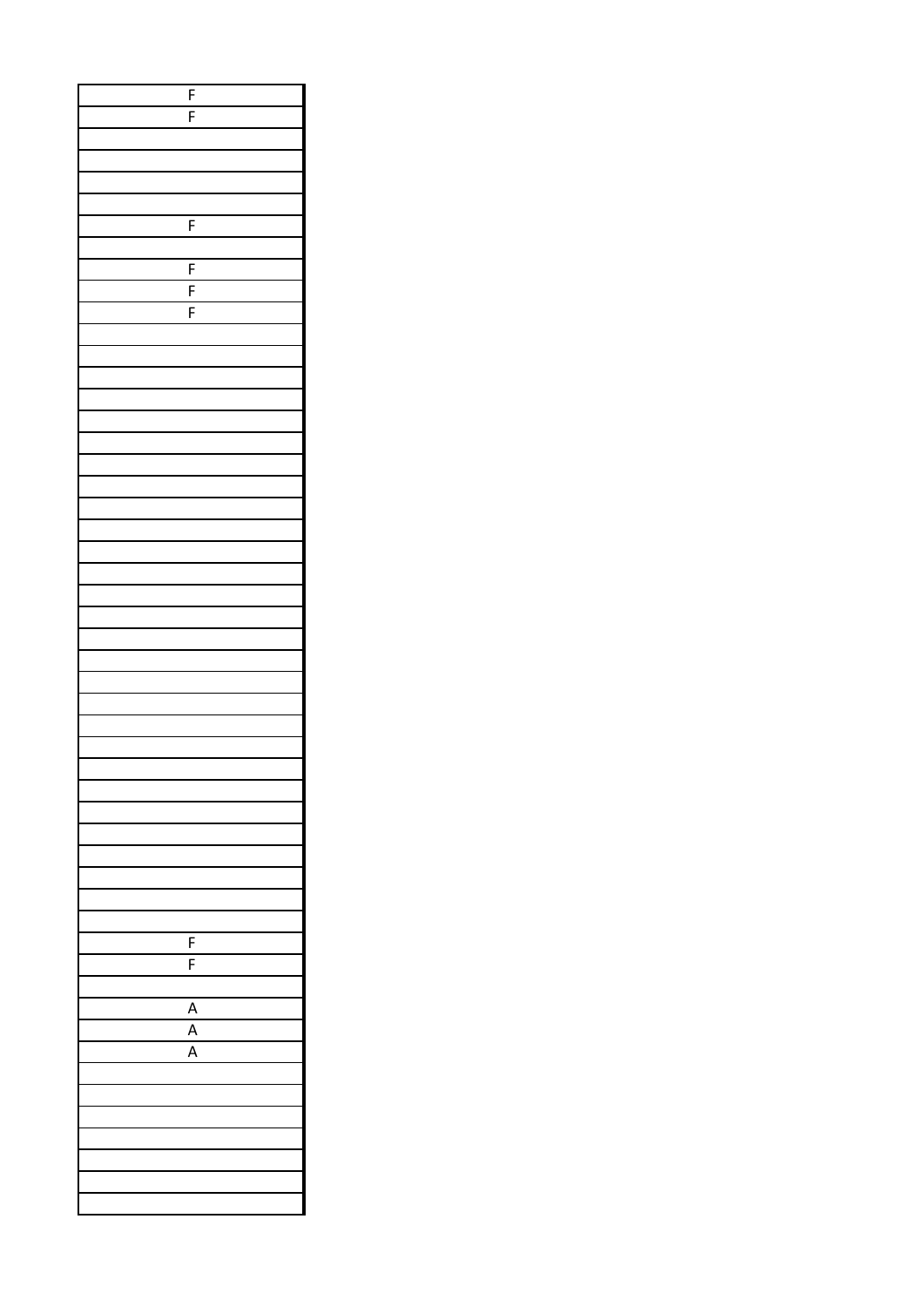| F                       |
|-------------------------|
| F                       |
|                         |
| $\overline{F}$          |
| $\overline{F}$          |
|                         |
|                         |
|                         |
|                         |
| $\frac{A}{A}$           |
| $\overline{\mathsf{A}}$ |
|                         |
|                         |
|                         |
|                         |
|                         |
|                         |
|                         |
|                         |
|                         |
|                         |
|                         |
|                         |
|                         |
|                         |
|                         |
|                         |
|                         |
|                         |
|                         |
|                         |
|                         |
|                         |